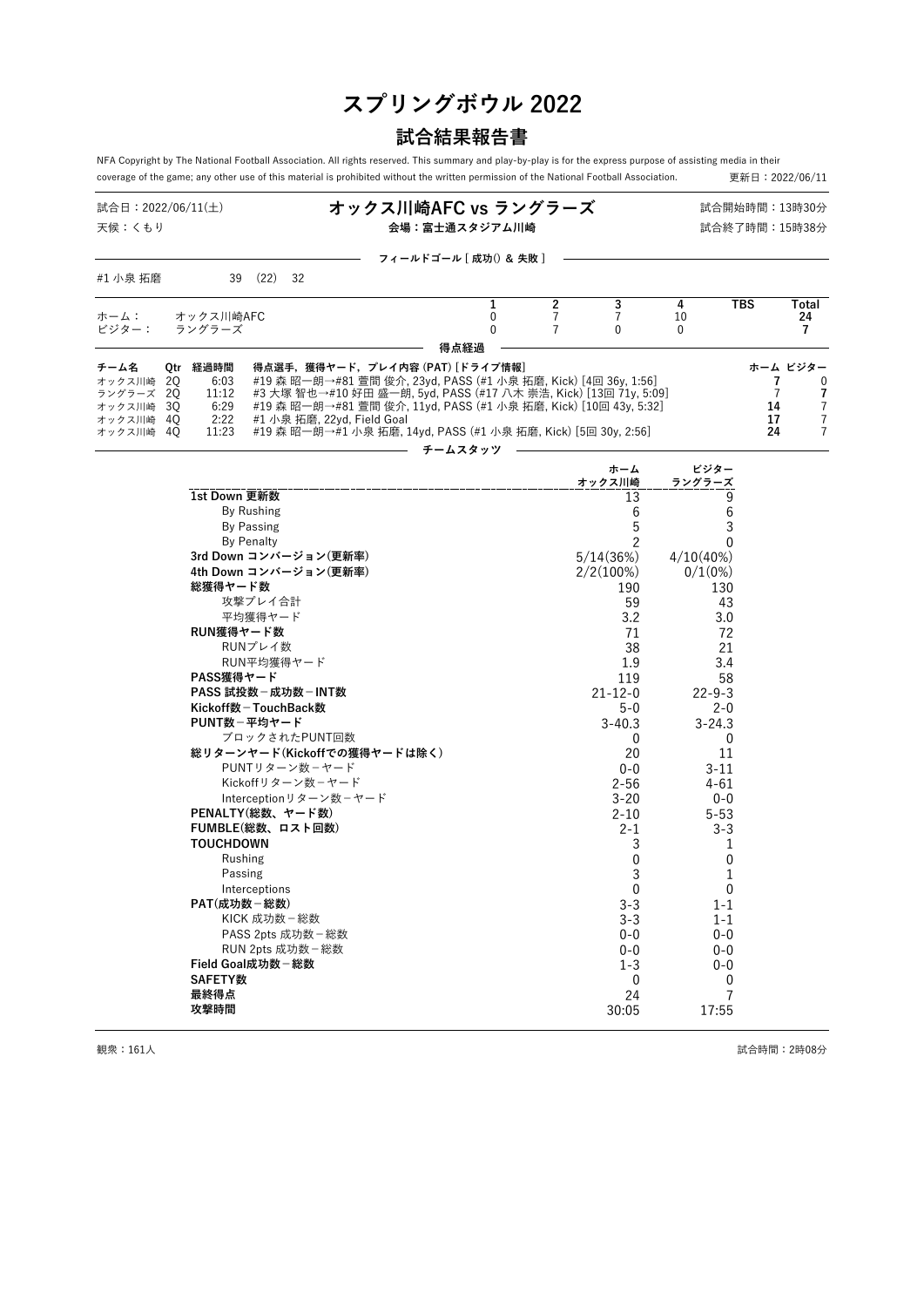**2022/06/11(土) 会場:富士通スタジアム川崎**

# **個人スタッツ**

|                             | オックス川崎AFC |                |              |             |                   |                 |                      |                          |                              |                             |                              | ラングラーズ            |                              |                |                          |                 |                  |
|-----------------------------|-----------|----------------|--------------|-------------|-------------------|-----------------|----------------------|--------------------------|------------------------------|-----------------------------|------------------------------|-------------------|------------------------------|----------------|--------------------------|-----------------|------------------|
| <b>RUSHING</b>              |           |                |              | ATT YDS AVG |                   | LG              | TD                   |                          |                              | <b>RUSHING</b>              |                              |                   |                              | ATT YDS AVG    |                          | LG              | TD               |
| 河瀬 飛健<br>#2                 |           |                | 17           | 32          | 1.9               | 6               | 0                    |                          | #3                           | 大塚 智也                       |                              |                   | 7                            | 33             | 4.7                      | 20              | $\mathbf{0}$     |
| #19 森 昭一朗                   |           |                | 11           | 21          | 1.9               | 9               | 0                    |                          |                              | #23 伊藤 彰仁                   |                              |                   | 9                            | 33             | 3.7                      | 11              | 0                |
| 門内 泰輔<br>#49<br>高野 元<br>#3  |           |                | 4<br>3       | 11<br>9     | 2.8<br>3.0        | 4<br>3          | 0<br>0               |                          |                              | #9 林泰輔<br>#17 八木 崇浩         |                              |                   | 3<br>$\overline{c}$          | 9<br>$-3$      | 3.0<br>$-1.5$            | 7<br>4          | 0<br>$\mathbf 0$ |
| 奥野 元貴<br>#9                 |           |                | 2            | $\mathbf 0$ | 0.0               | 2               | 0                    |                          |                              |                             |                              |                   |                              |                |                          |                 |                  |
| 小泉 拓磨<br>#1                 |           |                | $\mathbf{1}$ | $-2$        | $-2.0$            | 0               | 0                    |                          |                              |                             |                              |                   |                              |                |                          |                 |                  |
| Total                       |           |                | 38           | 71          | 1.9               | 9               | 0                    |                          | Total                        |                             |                              |                   | 21                           | 72             | 3.4                      | 20              | $\mathbf 0$      |
|                             |           |                |              |             |                   |                 |                      |                          |                              |                             |                              |                   |                              |                |                          |                 |                  |
| <b>PASSING</b>              |           | ATT CMP YDS    |              | TD          | LG                | INT             | RT                   |                          |                              | <b>PASSING</b>              |                              | ATT CMP YDS       |                              | TD             | LG                       | INT             | RT               |
| #19 森昭一朗                    | 20        | 11             | 110          | 3           | 23                |                 | 0110.4               |                          |                              | #3 大塚智也                     | 18                           | 7                 | 53                           | 1              | 14                       | $\overline{c}$  | 25.9             |
| #1 小泉 拓磨<br>Total           | 1<br>21   | 1<br>12        | 9<br>119     | 0<br>3      | 9<br>23           |                 | 0104.2<br>0 112.9    |                          | Total                        | #17 八木 崇浩                   | 4<br>22                      | 2<br>9            | 5<br>58                      | 0<br>1         | 3<br>14                  | 1<br>3          | 16.7<br>24.2     |
|                             |           |                |              |             |                   |                 |                      |                          |                              |                             |                              |                   |                              |                |                          |                 |                  |
| <b>PASS RECEIVING</b>       |           |                |              | REC YDS AVG |                   | LG              | TD                   |                          |                              | <b>PASS RECEIVING</b>       |                              |                   |                              | REC YDS AVG    |                          | LG              | TD               |
| 萱間 俊介<br>#81                |           |                | 8            | 79          | 9.9               | 23              | $\overline{2}$       |                          |                              | #10 好田盛一朗                   |                              |                   | 4                            | 24             | 6.0                      | 9               | $\overline{1}$   |
| 小泉 拓磨<br>#1                 |           |                | 3            | 36          | 12.0              | 14              | 1                    |                          | #1                           | 藤田 周馬                       |                              |                   | 2                            | 17             | 8.5                      | 14              | 0                |
| 奥野 元貴<br>#9                 |           |                | $\mathbf{1}$ | 4           | 4.0               | 4               | $\mathbf{0}$         |                          |                              | #11 今井伸吾<br>#26 小島隼         |                              |                   | $\mathbf{1}$<br>$\mathbf{1}$ | 10<br>5        | 10.0<br>5.0              | 10<br>5         | $\pmb{0}$<br>0   |
|                             |           |                |              |             |                   |                 |                      |                          |                              | #24 二上 達成                   |                              |                   | $\mathbf{1}$                 | $\overline{c}$ | 2.0                      | 2               | 0                |
| Total                       |           |                | 12           | 119         | 9.9               | 23              | 3                    |                          | Total                        |                             |                              |                   | 9                            | 58             | 6.4                      | 14              | 1                |
| <b>INTERCEPTIONS</b>        |           |                |              | NO YDS AVG  |                   | LG              | TD                   |                          |                              | <b>INTERCEPTIONS</b>        |                              |                   |                              | NO YDS AVG     |                          | LG              | TD               |
| #10 柳田 正信                   |           |                | 3            | 20          | 6.7               | 10              | $\mathbf{0}$         |                          |                              |                             |                              |                   |                              |                |                          |                 |                  |
| Total                       |           |                | 3            | 20          | 6.7               | 10              | $\mathbf 0$          |                          | Total                        |                             |                              |                   | 0                            | $\mathbf 0$    | 0.0                      | $\mathbf 0$     | $\mathbf 0$      |
| <b>PUNTING</b>              |           | NO YDS AVG NET |              |             |                   | <b>TB IN20</b>  | LG                   |                          |                              | <b>PUNTING</b>              |                              | NO YDS AVG NET    |                              |                |                          | <b>TB IN20</b>  | LG               |
| #1 小泉拓磨                     | 3         | 121            | 40.3         | 120         | $\mathbf{0}$      | $\overline{c}$  | 43                   |                          |                              | #22 宮内寿                     | $\mathbf{1}$                 | 39                | 39.0                         | 39             | $\mathbf{0}$             | $\mathbf 0$     | 39               |
|                             |           |                |              |             |                   |                 |                      |                          |                              | #17 八木 崇浩                   | 2                            | 34                | 17.0                         | 34             | 0                        | 0               | 21               |
| Total                       | 3         | 121            | 40.3         | 120         | $\mathbf{0}$      | 2               | 43                   |                          | Total                        |                             | 3                            | 73                | 24.3                         | 73             | $\mathbf{0}$             | $\mathbf{0}$    | 39               |
| <b>PUNT RETURNS</b>         |           |                | NO YDS AVG   |             | FC                | LG              | TD                   |                          |                              | <b>PUNT RETURNS</b>         |                              |                   | NO YDS AVG                   |                | FC                       | LG              | TD               |
|                             |           |                |              |             |                   |                 |                      |                          | #1                           | 藤田周馬                        |                              | $\overline{c}$    | $6\phantom{1}6$              | 3.0            | 0                        | 5               | $\overline{0}$   |
|                             |           |                |              |             |                   |                 |                      |                          |                              | #26 小島隼                     |                              | 1                 | 5                            | 5.0            | 0                        | 5               | 0                |
| Total                       |           | 0              | 0            | 0.0         | $\mathbf{0}$      | $\mathbf 0$     | $\mathbf 0$          |                          | Total                        |                             |                              | 3                 | 11                           | 3.7            | 0                        | 5               | $\mathbf 0$      |
| <b>KICKOFF RETURNS</b>      |           |                | NO YDS AVG   |             | FC                | LG              | TD                   |                          |                              | <b>KICKOFF RETURNS</b>      |                              |                   | NO YDS AVG                   |                | FC                       | LG              | TD               |
| #20 熊谷健太                    |           | 1              | 32           | 32.0        | 0                 | $\overline{32}$ | $\mathbf{0}$         |                          |                              | #26 小島隼                     |                              | 3                 | 48                           | 16.0           | $\mathbf{0}$             | $\overline{21}$ | $\overline{0}$   |
| #81 萱間 俊介                   |           | 1              | 24           | 24.0        | 0                 | 24              | 0                    |                          |                              | #5 宮崎優                      |                              | 1                 | 13                           | 13.0           | 0                        | 13              | 0                |
| Total                       |           | 2              | 56           | 28.0        | 0                 | 32              | $\mathbf 0$          |                          | Total                        |                             |                              | 4                 | 61                           | 15.3           | 0                        | 21              | 0                |
| その他 RETURNS                 |           |                | NO YDS AVG   |             | FC                | LG              | TD                   |                          |                              | その他 RETURNS                 |                              |                   | NO YDS AVG                   |                | FC                       | LG              | TD               |
| Total                       |           | $\Omega$       | 0            | 0.0         | $\overline{0}$    | $\overline{0}$  | $\Omega$             |                          | Total                        |                             |                              | $\Omega$          | $\Omega$                     | 0.0            | $\Omega$                 | $\overline{0}$  | $\overline{0}$   |
|                             |           |                |              |             |                   |                 |                      |                          |                              |                             |                              |                   |                              |                |                          |                 |                  |
| オックス川崎AFC<br><b>FUMBLES</b> |           |                |              |             |                   |                 | FUM LOST OWN-REC YDS |                          | TD                           | <b>FORCED</b>               | OPP-REC YDS                  |                   | TD                           | OUT-BDS        |                          |                 |                  |
| #2 河瀬 飛健                    |           |                |              | 1           | $\mathbf 0$       |                 | 1                    | 86                       | $\mathbf 0$                  | 0                           | 0                            | 0                 | $\mathbf 0$                  |                | 0                        |                 |                  |
| #19   森 昭一朗                 |           |                |              | 1           | 1                 |                 | 0                    | $\mathbf 0$              | 0                            | 0                           | 0                            | 0                 | 0                            |                | 0                        |                 |                  |
| #21 藤原 涼太                   |           |                |              | 0           | 0                 |                 | 0                    | $\mathbf{0}$             | $\Omega$                     | 0                           | 1                            | $\mathbf{0}$      | 0                            |                | $\Omega$                 |                 |                  |
| #25 秋山康策                    |           |                |              | 0           | $\mathbf{0}$      |                 | 0                    | $\mathbf{0}$             | $\mathbf{0}$                 | 0                           | 1                            | 64                | 0                            |                | 0                        |                 |                  |
| #72 加藤紀明                    |           |                |              | 0           | $\mathbf{0}$      |                 | 0                    | $\mathbf 0$              | 0                            | 0                           | 1                            | 93                | 0                            |                | 0                        |                 |                  |
| Total                       |           |                |              | 2           | $\mathbf{1}$      |                 | 1                    | 86                       | $\mathbf{0}$                 | 0                           | 3                            | 157               | $\mathbf{0}$                 |                | $\mathbf{0}$             |                 |                  |
| ラングラーズ                      |           |                |              |             |                   |                 |                      |                          |                              |                             |                              |                   |                              |                |                          |                 |                  |
| <b>FUMBLES</b>              |           |                |              |             |                   |                 | FUM LOST OWN-REC YDS |                          |                              | TD FORCED OPP-REC YDS       |                              |                   |                              | TD OUT-BDS     |                          |                 |                  |
| #1<br>藤田 周馬<br>#26 小島隼      |           |                |              | 1<br>1      | 1<br>$\mathbf{1}$ |                 | 0<br>0               | $\Omega$<br>$\mathbf{0}$ | $\mathbf{0}$<br>$\mathbf{0}$ | $\mathbf{0}$<br>$\mathbf 0$ | $\mathbf{0}$<br>$\mathbf{0}$ | 0<br>$\mathbf{0}$ | $\mathbf{0}$<br>$\mathbf{0}$ |                | $\Omega$<br>$\mathbf{0}$ |                 |                  |
| #9 林泰輔                      |           |                |              | 1           | $\mathbf{1}$      |                 | 0                    | $\mathbf{0}$             | 0                            | 0                           | 0                            | 0                 | 0                            |                | 0                        |                 |                  |
| #42 藤井 一貴                   |           |                |              | 0           | $\mathbf{0}$      |                 | 0                    | $\mathbf{0}$             | 0                            | 0                           | 1                            | 2                 | 0                            |                | 0                        |                 |                  |
| Total                       |           |                |              | 3           | 3                 |                 | U                    | $\Omega$                 | $\Omega$                     | U                           |                              | $\mathfrak{p}$    | $\Omega$                     |                | $\Omega$                 |                 |                  |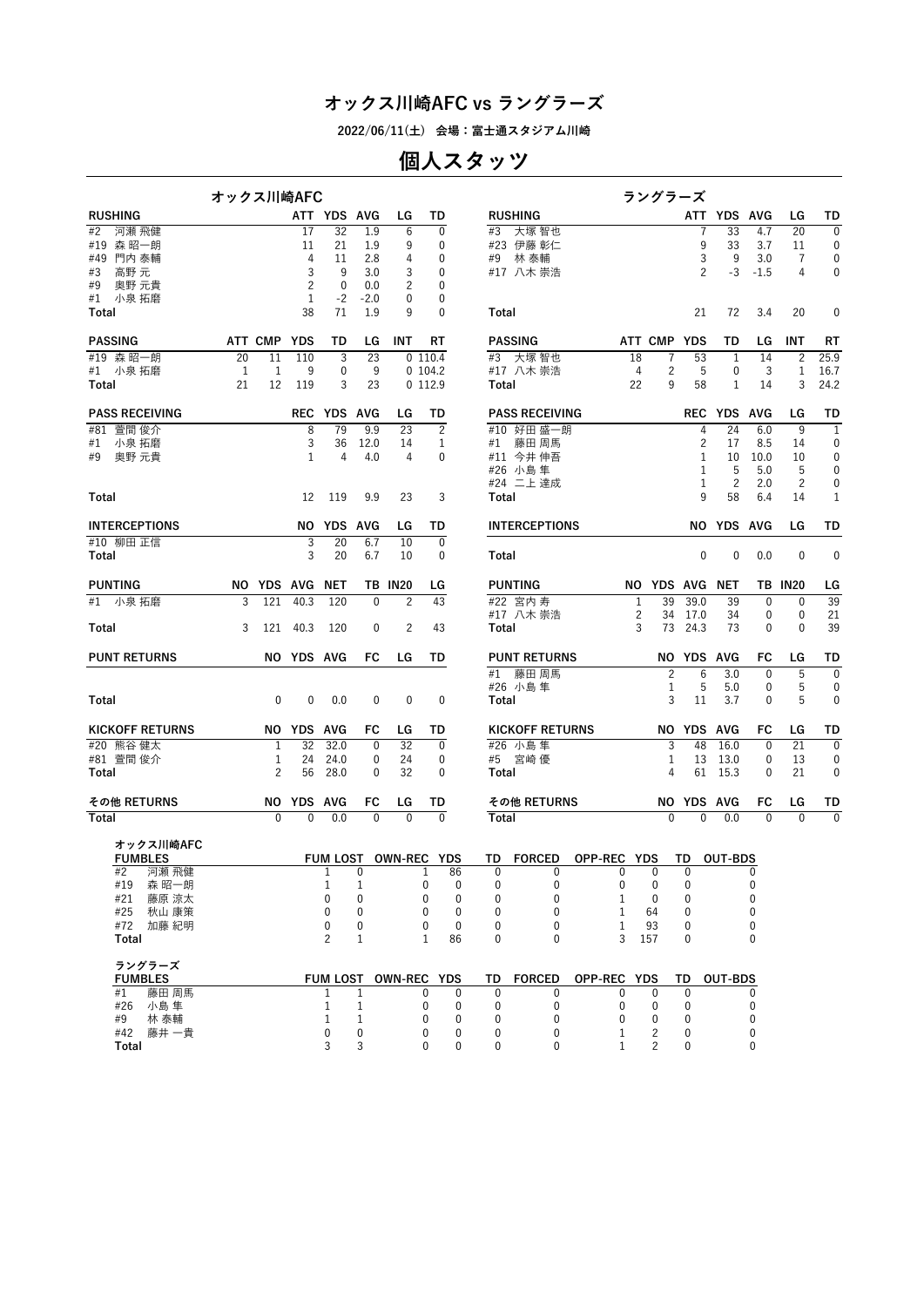**2022/06/11(土) 会場:富士通スタジアム川崎**

# **ドライブチャート**

|        | オックス川崎AFC            |                    |              |                          |                               |           |             |              |              |              |                       |                   |
|--------|----------------------|--------------------|--------------|--------------------------|-------------------------------|-----------|-------------|--------------|--------------|--------------|-----------------------|-------------------|
| #<br>Q | Time<br><b>Start</b> | Time<br><b>END</b> | Time<br>Poss | <b>Start</b><br>攻守交代時プレイ | <b>Start</b><br><b>BallOn</b> | #<br>Play | Yds<br>Gain | Yds<br>Pen   | Yds<br>Total | 1st<br>Down  | Last<br><b>BallOn</b> | End<br>攻守交代時プレイ   |
|        | 12:00                | 10:02              | 1:58         | Kickoff                  | OK 48                         | 3         | 4           | 0            | 4            | 0            | <b>WL 48</b>          | Punt              |
| 1      | 6:54                 | 5:24               | 1:30         | Interception             | <b>WL 30</b>                  | 3         | 8           | 0            | 8            | 0            | <b>WL 22</b>          | FG NoGood         |
|        | 3:48                 | 0:30               | 3:18         | Punt                     | OK 23                         | 6         | 19          | 15           | 34           | 2            |                       | Fumble            |
| 2      | 10:00                | 7:53               | 2:07         | Punt                     | OK 16                         | 3         | 4           | $\mathbf{0}$ | 4            | $\mathbf{0}$ |                       | Fumble            |
| 2      | 7:53                 | 5:57               | 1:56         | Fumble                   | <b>WL 36</b>                  | 4         | 36          | 0            | 36           | 2            | WL 0                  | TouchDown         |
| 2      | 0:48                 | 0:00               | 0:48         | Kickoff                  | OK 39                         | 6         | 14          | 0            | 14           | 1            | <b>WL 47</b>          | 20終了              |
| 3      | 11:03                | 5:31               | 5:32         | Fumble                   | <b>WL 43</b>                  | 10        | 43          | $\Omega$     | 43           | 4            | WL 0                  | TouchDown         |
| 3      | 4:20                 | 2:36               | 1:44         | Punt                     | OK 48                         | 3         | 3           | 0            | 3            | 0            |                       | Fumble            |
| 3      | 2:36                 | 1:06               | 1:30         | Fumble                   | WL 7                          | 4         | 2           | 0            | 2            | $\mathbf{0}$ | WL 5                  | 4th Down $\times$ |
| 4      | 11:46                | 9:38               | 2:08         | Interception             | <b>WL 13</b>                  | 3         | 8           | $\mathbf{0}$ | 8            | $\mathbf{0}$ | WL <sub>5</sub>       | FG Good           |
| 4      | 9:38                 | 5:00               | 4:38         | Free Ball                | <b>WL 49</b>                  | 9         | 19          | 15           | 34           | 2            | <b>WL 15</b>          | FG NoGood         |
| 4      | 3:33                 | 0:37               | 2:56         | Interception             | <b>WL 30</b>                  | 5         | 30          | 0            | 30           | 2            | WL 0                  | TouchDown         |
|        |                      |                    |              |                          |                               |           |             |              |              |              |                       |                   |

### **ラングラーズ**

| #<br>Q | Time<br>Start | Time<br><b>END</b> | Time<br>Poss | <b>Start</b><br>攻守交代時プレイ | <b>Start</b><br><b>BallOn</b> | #<br>Play | Yds<br>Gain | Yds<br>Pen | Yds<br>Total | 1st<br>Down  | Last<br><b>BallOn</b> | End<br>攻守交代時プレイ |
|--------|---------------|--------------------|--------------|--------------------------|-------------------------------|-----------|-------------|------------|--------------|--------------|-----------------------|-----------------|
|        | 10:02         | 6:54               | 3:08         | Punt                     | WL4                           | 6         | 19          | $-10$      | 9            |              | <b>WL 23</b>          | Interception    |
|        | 5:24          | 3:48               | 1:36         | FG NoGood                | <b>WL 22</b>                  | 3         | 6           | 0          | 6            | 0            | <b>WL 28</b>          | Punt            |
|        | 0:30          | 10:00              | 2:30         | Fumble                   | OK 42                         | 5         | 13          | 0          | 13           | 1            | OK 29                 | Punt            |
| 2      | 5:57          | 0:48               | 5:09         | Kickoff                  | <b>WL 29</b>                  | 13        | 71          | 0          | 71           | 6            | OK <sub>0</sub>       | TouchDown       |
| 3      | 12:00         | 11:03              | 0:57         | Kickoff                  | <b>WL 35</b>                  | 2         | 8           | 0          | 8            | $\mathbf 0$  |                       | Fumble          |
| 3      | 5:31          | 4:20               | 1:11         | Kickoff                  | <b>WL 28</b>                  | 3         | 3           | 0          | 3            | $\mathbf{0}$ | <b>WL 31</b>          | Punt            |
| 3      | 1:06          | 11:46              | 1:20         | 4th Down $\times$        | WL 5                          | 5         | 8           | $-13$      | $-5$         | 1            | <b>WL 13</b>          | Interception    |
| 4      | 5:00          | 3:33               | 1:27         | FG NoGood                | <b>WL 20</b>                  | 4         | 6           | 0          | 6            | $\mathbf{0}$ | <b>WL 26</b>          | Interception    |
| 4      | 0:37          | 0:00               | 0:37         | Kickoff                  | <b>WL 16</b>                  | 2         | $-4$        | 0          | $-4$         | $\mathbf{0}$ | <b>WL 12</b>          | 試合終了            |
|        |               |                    |              |                          |                               |           |             |            |              |              |                       |                 |

| 攻撃時間 |                | 1st  | 2nd  | 3rd  | 4th  | Total |
|------|----------------|------|------|------|------|-------|
|      | Home オックス川崎AFC | 6:46 | 4:51 | 8:46 | 9:42 | 30:05 |
|      | Visitor ラングラーズ | 5:14 | 7:09 | 3:14 | 2:18 | 17:55 |
|      |                |      |      |      |      |       |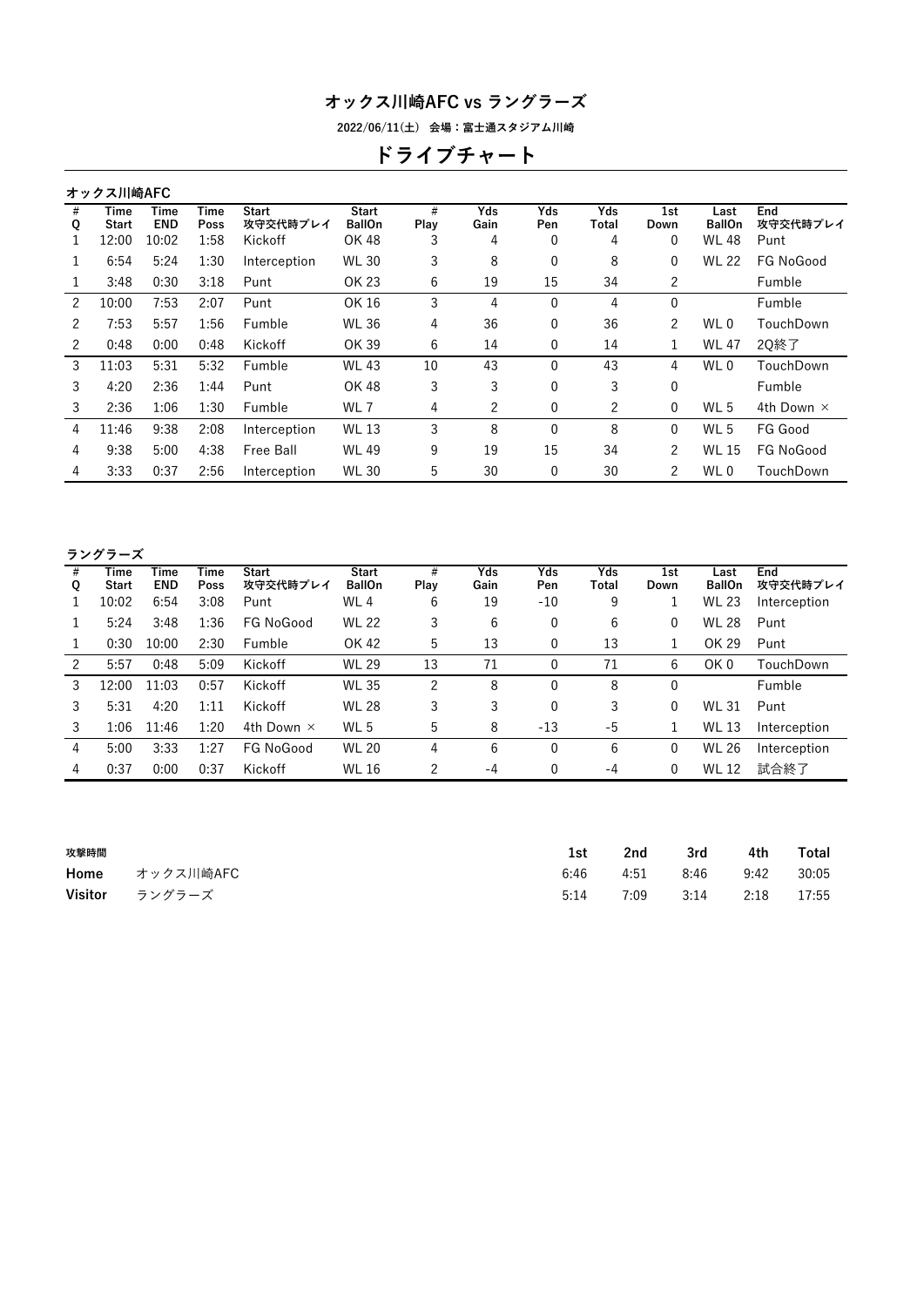**2022/06/11(土) 会場:富士通スタジアム川崎**

## **守備スタッツ**

|       | オックス川崎AFC |                |                |             |     |           |                |              |            |              |              |              |
|-------|-----------|----------------|----------------|-------------|-----|-----------|----------------|--------------|------------|--------------|--------------|--------------|
|       |           | TKL            | <b>ASK</b>     | <b>COMB</b> |     | $SK$ /YDS | TFL ∕YDS       |              | <b>INT</b> | PD           | FF           | <b>FR</b>    |
| #10   | 柳田 正信     | 4              | 0              | 4.0         | 0.0 | 0.0       | 0              | 0            | 3          | 1            | 0            | 0            |
| #20   | 熊谷 健太     | 3              | 1              | 3.5         | 0.0 | 0.0       | $\mathbf{0}$   | 0            | 0          | $\mathbf{0}$ | 0            | 0            |
| #72   | 加藤 紀明     | 3              | 1              | 3.5         | 0.0 | 0.0       | $\mathbf{0}$   | 0            | 0          | 0            | 0            | 1            |
| #0    | 登石 悠紀     | 3              | 0              | 3.0         | 0.0 | 0.0       | $\overline{c}$ | 6            | 0          | 0            | 0            | 0            |
| #21   | 藤原 涼太     | $\overline{2}$ | $\overline{c}$ | 3.0         | 0.0 | 0.0       | 1              | 8            | 0          | $\mathbf{0}$ | $\mathbf{0}$ | $\mathbf{1}$ |
| #25   | 秋山 康策     | 2              | 1              | 2.5         | 0.0 | 0.0       | $\mathbf{0}$   | $\mathbf{0}$ | 0          | 0            | $\mathbf 0$  | 1            |
| #29   | 大山 昴平     | 2              | 0              | 2.0         | 0.0 | 0.0       | 0              | 0            | 0          | $\mathbf 0$  | $\mathbf 0$  | 0            |
| #66   | 番場 岳志     | $\overline{c}$ | $\mathbf 0$    | 2.0         | 0.0 | 0.0       | 0              | 0            | 0          | 0            | 0            | 0            |
| #91   | 北越        | 1              | 1              | 1.5         | 1.0 | 7.0       | 1              | 7            | 0          | $\mathbf{0}$ | $\mathbf 0$  | 0            |
| #55   | 智則<br>樋口  |                | $\mathbf{0}$   | 1.0         | 0.0 | 0.0       | $\mathbf{0}$   | 0            | 0          | $\mathbf{0}$ | 0            | 0            |
| #70   | 堀川 耀平     | 0              | 1              | 0.5         | 0.0 | 0.0       | 0              | 0            | 0          | $\mathbf 0$  | 0            | 0            |
| #51   | 鈴木 雄太郎    | 0              | 1              | 0.5         | 0.0 | 0.0       | $\mathbf{0}$   | $\mathbf{0}$ | 0          | $\mathbf{0}$ | 0            | 0            |
| #2    | 河瀬 飛健     | 0              | $\mathbf{0}$   | 0.0         | 0.0 | 0.0       | $\Omega$       | $\mathbf{0}$ | 0          | $\mathbf{0}$ | $\mathbf{0}$ | 1            |
| Total |           | 23             | 8              | 27.0        | 1.0 | 7.0       | 4              | 21           | 3          | 1            | 0            | 4            |

 $TKL = Tackle$  AST = AsistTackle COMB = CombinedTackle SK = QB Sack TFL = Tackle For Loss **IN=Interception PD=Pass Defense FF=Forced Fumble FR=Fumble Recovery**

#### **ラングラーズ**

|       |          | TKL            | ASK            | <b>COMB</b> | SK / YDS |     | TFL /YDS     |              | INT          | PD           | FF           | <b>FR</b>        |
|-------|----------|----------------|----------------|-------------|----------|-----|--------------|--------------|--------------|--------------|--------------|------------------|
| #5    | 宮崎 優     | 5              | 3              | 6.5         | 0.0      | 0.0 | $\mathbf 0$  | $\mathbf 0$  | 0            | $\mathbf 0$  | $\mathbf 0$  | $\mathbf 0$      |
| #2    | 佐藤 玲央    | 5              | 3              | 6.5         | 0.0      | 0.0 | $\mathbf 0$  | $\mathbf{0}$ | $\mathbf{0}$ | $\mathbf 0$  | $\mathbf{0}$ | $\mathbf 0$      |
| #42   | 藤井 一貴    | 3              | $\overline{c}$ | 4.0         | 0.0      | 0.0 | $\mathbf 0$  | 0            | 0            | 0            | 0            | 1                |
| #52   | 佐藤 貴大    | 2              | 4              | 4.0         | 0.0      | 0.0 | 1            | 3            | 0            | 0            | $\mathbf 0$  | $\mathbf 0$      |
| #9    | 林 泰輔     | 4              | 0              | 4.0         | 0.0      | 0.0 |              | 4            | $\mathbf{0}$ | $\mathbf{0}$ | $\mathbf 0$  | $\mathbf 0$      |
| #21   | 海老沢 哲平   |                | 3              | 2.5         | 0.0      | 0.0 | $\mathbf 0$  | $\mathbf{0}$ | 0            | $\mathbf 0$  | $\mathbf 0$  | $\mathbf 0$      |
| #39   | 坂本 和哉    |                | $\overline{c}$ | 2.0         | 0.0      | 0.0 | 0            | 0            | 0            | 0            | 0            | 0                |
| #73   | 堀 雄太     | 2              | 0              | 2.0         | 1.0      | 4.0 |              | 4            | $\mathbf 0$  | 0            | $\mathbf 0$  | $\boldsymbol{0}$ |
|       | #76 岩本宗也 | 2              | $\mathbf 0$    | 2.0         | 0.0      | 0.0 | $\mathbf 0$  | $\mathbf{0}$ | 0            | 0            | $\mathbf 0$  | $\mathbf 0$      |
| #38   | 太田 航介    | $\overline{c}$ | $\mathbf 0$    | 2.0         | 0.0      | 0.0 | $\mathbf 0$  | $\mathbf{0}$ | $\mathbf{0}$ | $\mathbf{0}$ | $\mathbf{0}$ | $\mathbf 0$      |
| #24   | 二上 達成    |                | 1              | 1.5         | 0.0      | 0.0 | $\mathbf{0}$ | $\Omega$     | $\mathbf{0}$ | $\mathbf{0}$ | $\mathbf{0}$ | $\mathbf 0$      |
|       | #22 宮内寿  | 0              | $\overline{2}$ | 1.0         | 0.0      | 0.0 | 0            | 0            | 0            | 0            | 0            | $\mathbf 0$      |
| Total |          | 28             | 20             | 38.0        | 1.0      | 4.0 | 3            | 11           | 0            | 0            | 0            |                  |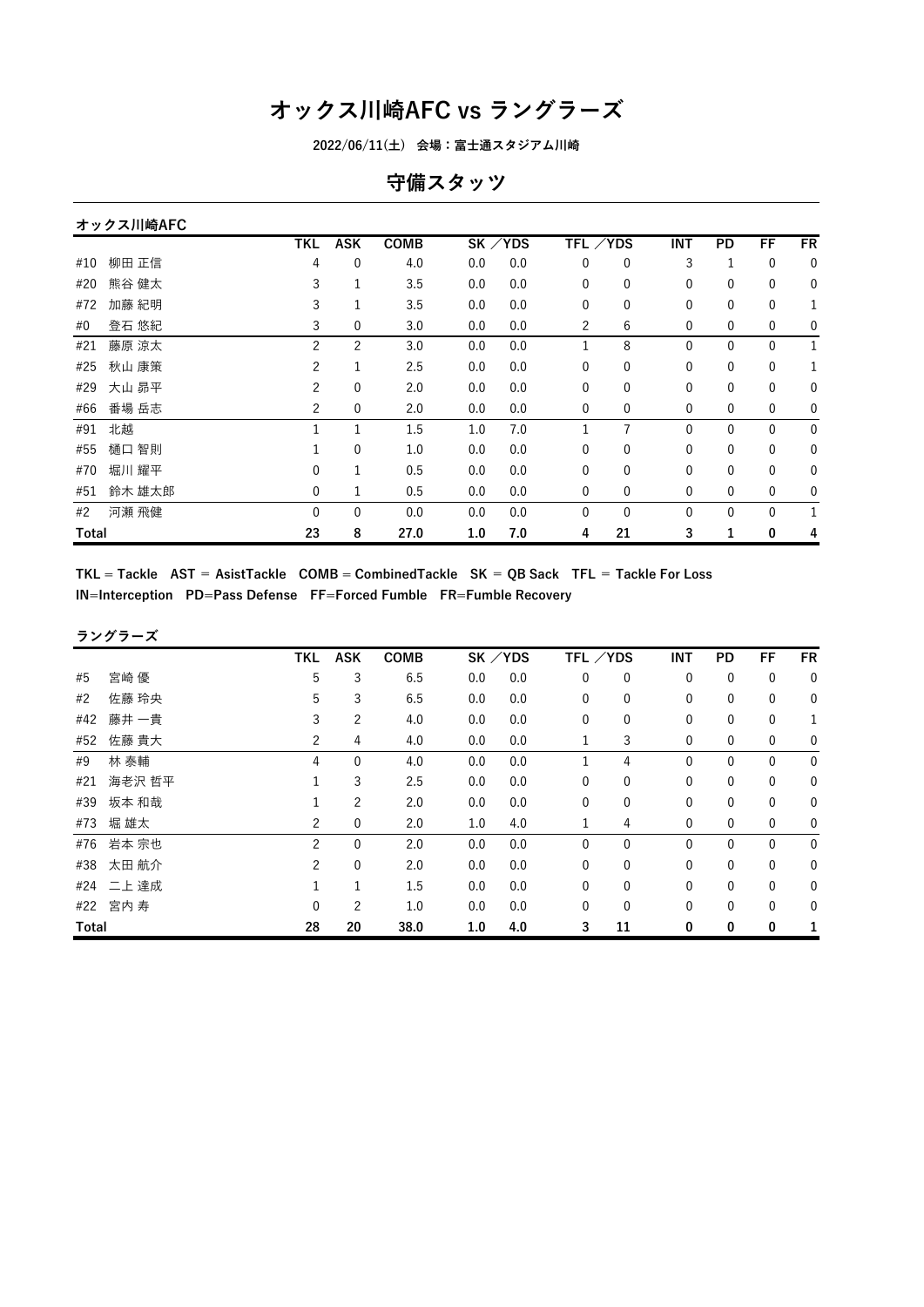**2022/06/11(土) 会場:富士通スタジアム川崎**

#### **Play by Play**<br>WL 35 Kick-off #22 宮内 寿 キック …OK 16, #20 熊谷 健z WL <sup>35</sup> Kick-off #22 宮内 <sup>寿</sup> キック …OK 16,#20 熊谷 健太 32yリターン **オックス川崎AFC 12:00** 1 & 10 - OK 48 R RUN #2 河瀬 飛健 0yラン(#24 二上 達成)<br>2 & 10 - OK 48 M PASS #19 森 昭一朗 → #9 奥野 元貴 4yパ 2 & 10 - OK 48 M PASS #19 森 昭一朗 → #9 奥野 元貴 4yパス<br>3&6 - WL 48 M RUN #2 河瀬 飛健 0yラン(#5 宮崎 優) 3 & 6 - WL 48 M RUN #2 河瀬 飛健 0yラン(#5 宮崎 優)<br>4 & 6 - WL 48 M PUNT #1 小泉 拓磨 パント …WL 9, #1 PUNT #1 小泉 拓磨 パント …WL 9, #1 藤田 周馬 5yリターン(#0 登石 悠紀) **ラングラーズ 10:02** <sup>1</sup> & <sup>10</sup> - WL <sup>14</sup> +Penalty WL ディレイ・オブ・ゲーム 5y 罰退 1 & 15 - WL 9 +Penalty WL #57 フォルススタート 5y 罰退<br>1 & 20 - WL 4 M RUN #3 大塚 智也 2yラン 1 & 20 - WL 4 M RUN #3 大塚 智也 2yラン<br>2 & 18 - WL 6 M RUN #23 伊藤 彰仁 11yラ 2 & 18 - WL 6 M RUN #23 伊藤 彰仁 11yラン(#20 熊谷 健太)<br>3 & 7 - WL 17 M RUN #9 林 泰輔 7yラン(#10 柳田 正信) 3 & 7 - WL 17 M RUN #9 林 泰輔 7yラン(#10 柳田 正信)<br><u>1 & 10</u> - WL 24 R RUN #23 伊藤 彰仁 2yラン(#72 加藤 紀明) 1 & 10 - WL 24 R RUN #23 伊藤 彰仁 2yラン(#72 加藤 紀明)<br>2 & 8 - WL 26 M RUN #9 林 泰輔 -3yラン(#0 登石 悠紀) 2 & 8 - WL 26 M RUN #9 林 泰輔 -3yラン(#0 登石 悠紀)<br>3 & 11 - い! 23 I PASS #3 天塚 恕也 パス生敗 INTERCI \_3 & 11 - WL 23 L PASS #3 大塚 智也 パス失敗,INTERCEPT #10 柳田 正信 …WL 30, 0yリターン<br>►∾ ク 7 Ⅲ 峰AFC 6·54 **オックス川崎AFC 6:54** 1 & 10 - WL 30 L PASS #19 森 昭一朗 パス失敗<br>2 & 10 - WL 30 L RUN #49 門内 泰輔 3vラン 2 & 10 - WL 30 L RUN #49 門内 泰輔 3yラン<br>3 & 7 - WL 27 M RUN #19 森 昭一朗 5yラン #19 森 昭一朗 5yラン(#21 海老沢 哲平) TIMEOUT オックス川崎AFC1回目 4 & 2 - WL 22 R FG #1 小泉 拓磨 39vトライ(H/#19 森 昭一朗), No Good **ラングラーズ 5:24** 1 & 10 - WL 22 L RUN #23 伊藤 彰仁 1yラン(#66 番場 岳志)<br>2 & 9 - WL 23 M PASS #3 大塚 智也 → #26 小島 隼 5yパス(# 2 & 9 - WL 23 M PASS #3 大塚 智也 → #26 小島 隼 5yパス(#10 柳田 正信)<br>3 & 4 - WL 28 R PASS #3 大塚 智也 パス失敗 3 & 4 - WL 28 R PASS #3 大塚 智也 パス失敗<br>4 & 4 - WL 28 R PUNT #22 宮内 寿 パント. ォ #22 宮内 寿 パント, ボールデッド +Penalty OK ホールディング 10y 罰退 **オックス川崎AFC 3:48** 1 & 10 - OK 23 L PASS #19 森 昭一朗 → #81 萱間 俊介 4yパス(#9 林 泰輔)<br>2 & 6 - OK 27 R RUN #2 河瀬 飛健 0vラン(#42 藤井 一青) 2 & 6 - OK 27 R RUN #2 河瀬 飛健 0yラン(#42 藤井 一貴)<br>3 & 6 - OK 27 + Penalty WI #9 パスインターフェ 3 & 6 - OK 27 +Penalty WL #9 パスインターフェア 15y 罰退 X1<br>1&10-OK 29 R RUN #2 河瀬 飛健 3yラン(#42 藤井 一貴) 1 & 10 - OK 29 R RUN #2 河瀬 飛健 3yラン(#42 藤井 一貴)<br>2 & 7 - OK 32 R RUN #19 森 昭一朗 6yラン(#9 林 泰輔) 2 & 7 - OK 32 R RUN #19 森 昭一朗 6yラン(#9 林 泰輔)<br>3 & 1 - OK 38 R RUN #2 河瀬 飛健 6yラン(#52 佐藤 貴大 3 & 1 - OK 38 R RUN #2 河瀬 飛健 6yラン(#52 佐藤 貴大,#24 二上 達成) R2<br>1&10-OK 44 R RUN #19 森 昭一朗 0yラン,FUMBLE ⋯OK 44 \_ <u>1 & 10</u> - OK 44 R RUN #19 森 昭一朗 0yラン,FUMBLE ⋯OK 44<br>+Fumble FMB-LOST,WL-#42 藤井 一貴 2yリカバー(#10 柳田 正信)<br>**፣ ングラーズ 0·30 ラングラーズ 0:30** 1 & 10 - OK 42 L RUN #3 大塚 智也 -8yラン(#21 藤原 涼太)<br>**END OF OUARTER END OF QUARTER First Downs Efficiencies Score Time Poss <sup>R</sup> <sup>P</sup> <sup>X</sup> <sup>T</sup> 3Down 4Down オックス川崎AFC <sup>0</sup> 6:46 <sup>1</sup> <sup>0</sup> <sup>1</sup> <sup>2</sup> 1/3 0/0 ラングラーズ <sup>0</sup> 5:14 <sup>1</sup> <sup>0</sup> <sup>0</sup> <sup>1</sup> 1/3 0/0**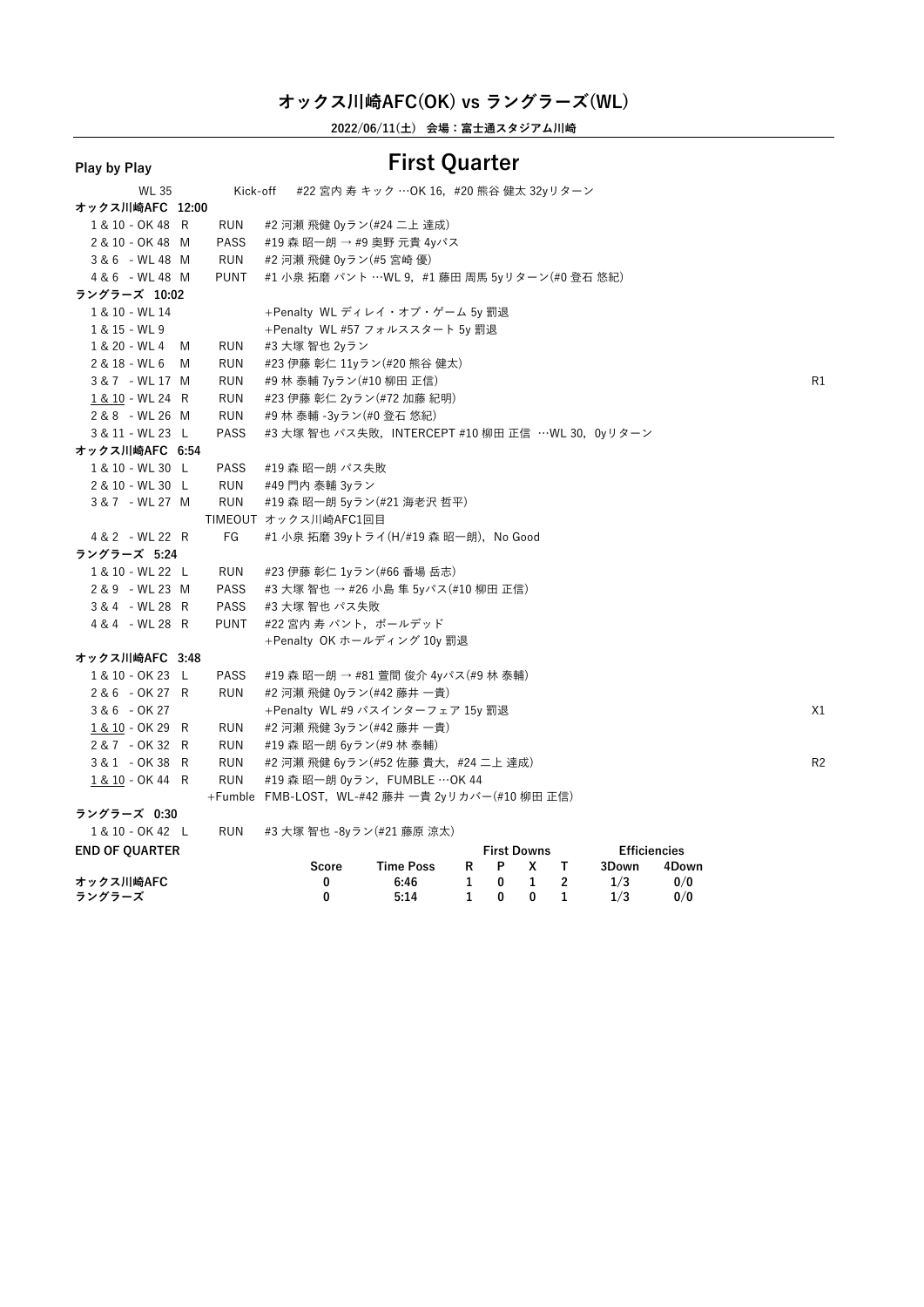**2022/06/11(土) 会場:富士通スタジアム川崎**

# **Play by Play Second Quarter**

| ラングラーズ 12:00     |          |                                                     |                |
|------------------|----------|-----------------------------------------------------|----------------|
| 2 & 18 - WL 50 L | RUN      | #3 大塚 智也 20yラン                                      | R <sub>2</sub> |
| 1 & 10 - OK 30 M | RUN      | #23 伊藤 彰仁 1yラン(#66 番場 岳志)                           |                |
| 2 & 9 - OK 29 M  | PASS     | #3 大塚 智也 パス失敗                                       |                |
| 3&9 - OK 29 M    | PASS     | #3 大塚 智也 パス失敗                                       |                |
|                  |          | TIMEOUT ラングラーズ1回目                                   |                |
| 4 & 9 - OK 29 M  | PUNT     | #17 八木 崇浩 パント,アウト・オブ・バウンズ                           |                |
| オックス川崎AFC 10:00  |          |                                                     |                |
| 1 & 10 - OK 16 L | RUN      | #19 森 昭一朗 OBサック -4yロス(#73 堀 雄太)                     |                |
| 2 & 14 - OK 12 L | PASS     | #19 森 昭一朗 → #1 小泉 拓磨 12yパス(#21 海老沢 哲平,#22 宮内 寿)     |                |
| 3 & 2 - OK 24 L  | RUN      | #19 森 昭一朗 -4yラン(#9 林 泰輔)                            |                |
| 4 & 6 - OK 20 R  | PUNT     | #1 小泉 拓磨 パント …WL 41,#26 小島 隼 5yリターン,FUMBLE …WL 41   |                |
|                  |          | +Fumble FMB-LOST, #25 秋山 康策 64yリカバー                 |                |
| オックス川崎AFC 7:53   |          |                                                     |                |
| 1 & 10 - WL 36 R | RUN      | #2 河瀬 飛健 1yラン(#5 宮崎 優,#21 海老沢 哲平)                   |                |
| 2 & 9 - WL 35 M  | PASS     | #19 森 昭一朗 → #81 萱間 俊介 14yパス(#9 林 泰輔)                | P3             |
| 1 & 10 - WL 21 M | RUN      | #2 河瀬 飛健 -2yラン(#52 佐藤 貴大,#42 藤井 一貴)                 |                |
| 2 & 12 - WL 23 M | PASS     | #19 森 昭一朗 → #81 萱間 俊介 23yパス,TOUCHDOWN               | P <sub>4</sub> |
|                  |          | Extra Point, #1 小泉 拓磨 キック(H/#19 森 昭一朗),GOOD         |                |
|                  |          | OK 7 WL 0, 4 plays, 36 yards, 0 penalty, 1:56 drive |                |
| OK 35            | Kick-off | - #25 秋山 康策 キック …WL 17,#26 小島 隼 12yリターン             |                |
| ラングラーズ 5:57      |          |                                                     |                |
| 1 0 10 1111 00 D |          | $\Box$                                              |                |

| , , , , , , , , , , |             |                                                  |    |
|---------------------|-------------|--------------------------------------------------|----|
| 1 & 10 - WL 29 R    | <b>PASS</b> | #3 大塚 智也 → #10 好田 盛一朗 7yパス(#72 加藤 紀明)            |    |
| 2 & 3 - WL 36 L     | RUN         | #23 伊藤 彰仁 2yラン(#21 藤原 涼太,#91 北越)                 |    |
| 3&1 - WL38 L        | RUN         | #23 伊藤 彰仁 2yラン(#55 樋口 智則)                        | R3 |
| 1 & 10 - WL 40 M    | RUN         | #3 大塚 智也 12vラン                                   | R4 |
| 1 & 10 - OK 48 R    | <b>PASS</b> | #3 大塚 智也 パス失敗                                    |    |
| 2 & 10 - OK 48 R    | <b>PASS</b> | #3 大塚 智也 パス失敗                                    |    |
| 3 & 10 - OK 48 R    | <b>PASS</b> | #3 大塚 智也 → #11 今井 伸吾 10yパス(#29 大山 昴平)            | P5 |
| 1 & 10 - OK 38 R    | <b>PASS</b> | #3 大塚 智也 → #1 藤田 周馬 14yパス(#10 柳田 正信)             | Pθ |
| 1 & 10 - OK 24 R    | RUN         | #3 大塚 智也 9yラン(#70 堀川 耀平,#25 秋山 康策)               |    |
| 2& 1 - OK 15 R      | <b>PASS</b> | #3 大塚 智也 パス失敗                                    |    |
| 3&1 - OK 15 R       | RUN         | #3 大塚 智也 1vラン                                    | R7 |
| 1 & 10 - OK 14 R    | PASS        | #3 大塚 智也 → #10 好田 盛一朗 9yパス(#20 熊谷 健太)            |    |
|                     |             | TIMEOUT ラングラーズ2回目                                |    |
| 2&1 - OK5 L         | PASS        | #3 大塚 智也 → #10 好田 盛一朗 5yパス, TOUCHDOWN            | P٤ |
|                     |             | Extra Point, #17 八木 崇浩 キック(H/#3 大塚 智也), GOOD     |    |
|                     |             | OK 7 WL 7 13 plays 71 vards 0 panalty 5:00 drive |    |

## **OK <sup>7</sup> WL 7, <sup>13</sup> plays, <sup>71</sup> yards, <sup>0</sup> penalty, 5:09 drive**

WL 35 Kick-off #22 宮内 寿 キック …OK 15, #81 萱間 俊介 24yリターン(#2 佐藤 玲央, #42 藤井 一貴)

**オックス川崎AFC 0:48**

| 1 & 10 - OK 39 R | PASS | #19 森 昭一朗 パス失敗                    |    |
|------------------|------|-----------------------------------|----|
| 2 & 10 - OK 39 R | RUN  | #19 森 昭一朗 5vラン                    |    |
| 3&5 - OK 44 L    | RUN  | #2 河瀬 飛健 6yラン(#5 宮崎 優,#39 坂本 和哉)  | R5 |
|                  |      | TIMEOUT オックス川崎AFC2回目              |    |
| 1 & 10 - OK 50 L |      | - PASS - #19 森 昭一朗 パス失敗           |    |
| 2 & 10 - OK 50 L | RUN  | #3 高野 元 3yラン(#76 岩本 宗也)           |    |
|                  |      | TIMEOUT オックス川崎AFC3回目              |    |
| 3&7 - WL47 L     |      | - PASS - #19 森 昭一朗 パス失敗           |    |
|                  |      | +Penalty AK #1 パフインターフェア (ディクライン) |    |

+Penalty OK #1 パスインターフェア (ディクライン)

| <b>END OF OUARTER</b> |       |                  |  | <b>First Downs</b> |       | <b>Efficiencies</b> |
|-----------------------|-------|------------------|--|--------------------|-------|---------------------|
|                       | Score | <b>Time Poss</b> |  | RPX T              | 3Down | 4Down               |
| オックス川崎AFC             |       | 4:51             |  | 1 2 0 3            | 1/3   | 0/0                 |
| ラングラーズ                |       | 7:09             |  | 4 3 0 7            | 3/4   | 0/0                 |
|                       |       |                  |  |                    |       |                     |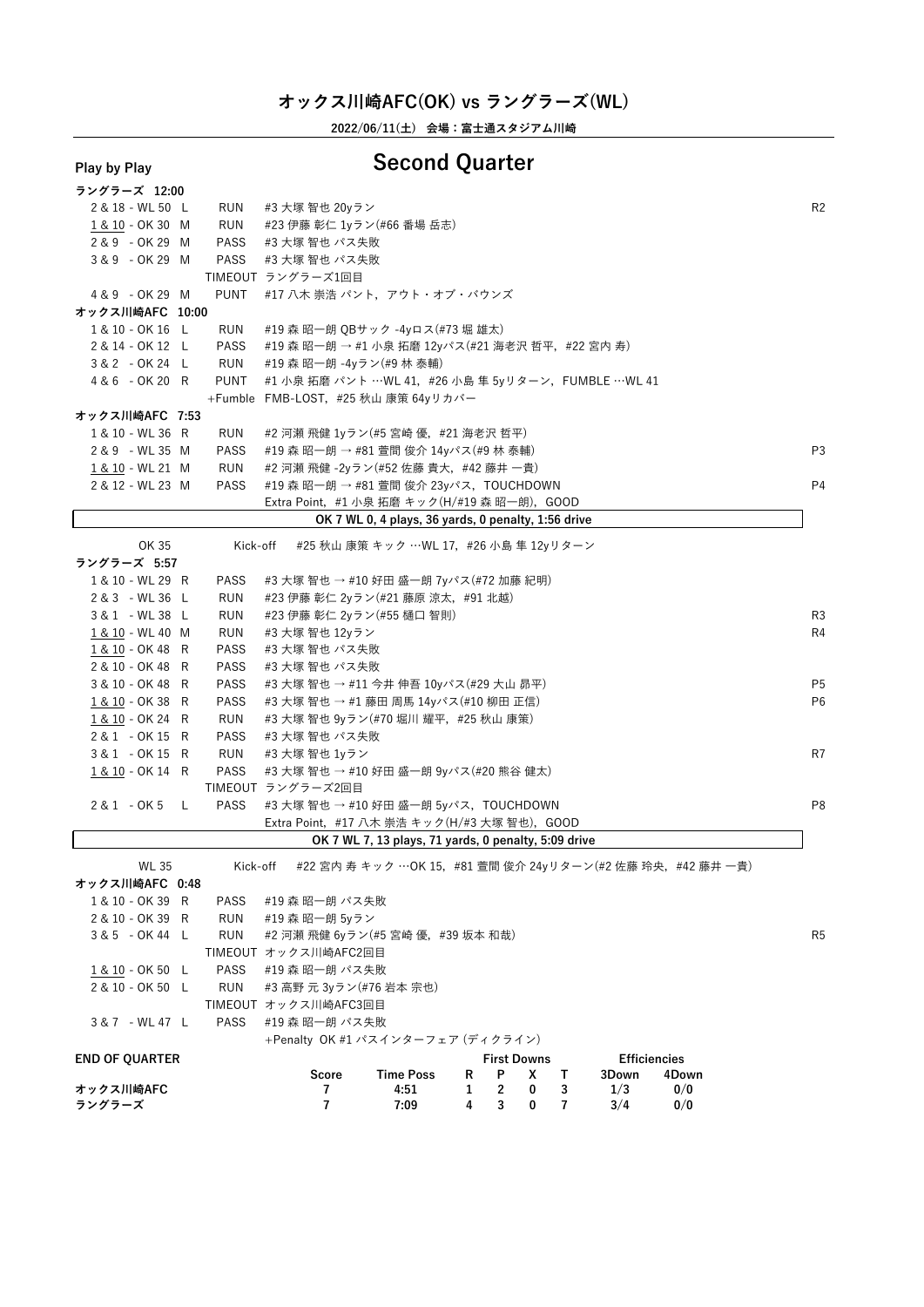**2022/06/11(土) 会場:富士通スタジアム川崎**

| i iay vy i iay        |             |                                                                  |                |
|-----------------------|-------------|------------------------------------------------------------------|----------------|
| OK 35                 | Kick-off    | #25 秋山 康策 キック …WL 22,#5 宮崎 優 13yリターン                             |                |
| ラングラーズ 12:00          |             |                                                                  |                |
| 1 & 10 - WL 35 R      | <b>RUN</b>  | #23 伊藤 彰仁 3yラン(#72 加藤 紀明)                                        |                |
| 2 & 7 - WL 38 R       | <b>RUN</b>  | #9 林 泰輔 5yラン, FUMBLE …WL 43                                      |                |
|                       |             | +Fumble FMB-LOST, OK-#21 藤原 涼太 0yリカバー(#72 加藤 紀明, #21 藤原 涼太)      |                |
| オックス川崎AFC 11:03       |             |                                                                  |                |
| 1 & 10 - WL 43 M      | RUN         | #2 河瀬 飛健 3yラン(#2 佐藤 玲央)                                          |                |
| 2 & 7 - WL 40 R       | <b>PASS</b> | #19 森 昭一朗 → #81 萱間 俊介 6yパス(#5 宮崎 優)                              |                |
| 3 & 1 - WL 34 R       | <b>RUN</b>  | #2 河瀬 飛健 2yラン(#5 宮崎 優)                                           | R <sub>6</sub> |
| 1 & 10 - WL 32 R      | RUN         | #49 門内 泰輔 2yラン(#5 宮崎 優)                                          |                |
| 2 & 8 - WL 30 R       | <b>PASS</b> | #19 森 昭一朗 パス失敗                                                   |                |
| 3 & 8 - WL 30 R       | <b>RUN</b>  | #19 森 昭一朗 9yラン(#42 藤井 一貴)                                        | R7             |
| 1 & 10 - WL 21 R      | RUN         | #9 奥野 元貴 -2yラン(#52 佐藤 貴大, #5 宮崎 優)                               |                |
| 2 & 12 - WL 23 R      | <b>PASS</b> | #19 森 昭一朗 → #1 小泉 拓磨 10yパス(#38 太田 航介)                            |                |
| 3 & 2 - WL 13 L       | RUN         | #9 奥野 元貴 2yラン                                                    | R <sub>8</sub> |
| 1 & 10 - WL 11 L      | <b>PASS</b> | #19 森 昭一朗 → #81 萱間 俊介 11yパス,TOUCHDOWN                            | P <sub>9</sub> |
|                       |             | Extra Point,#1 小泉 拓磨 キック(H/#19 森 昭一朗),GOOD                       |                |
|                       |             | OK 14 WL 7, 10 plays, 43 yards, 0 penalty, 5:32 drive            |                |
| OK 35                 | Kick-off    | #1 小泉 拓磨 キック …WL 7,#26 小島 隼 21yリターン                              |                |
| ラングラーズ 5:31           |             |                                                                  |                |
| 1 & 10 - WL 28 R      | <b>PASS</b> | #3 大塚 智也 → #10 好田 盛一朗 3yパス(#20 熊谷 健太)                            |                |
| 2 & 7 - WL 31 L       | <b>PASS</b> | #3 大塚 智也 パス失敗                                                    |                |
| 3&7 - WL 31 L         | <b>PASS</b> | #3 大塚 智也 パス失敗                                                    |                |
| 4 & 7 - WL 31 L       | <b>PUNT</b> | #17 八木 崇浩 パント, ボールデッド                                            |                |
| オックス川崎AFC 4:20        |             |                                                                  |                |
| 1 & 10 - OK 48 M      | PASS        | #19 森 昭一朗 パス失敗                                                   |                |
| 2 & 10 - OK 48 M      | RUN         | #19 森 昭一朗 -3yラン(#52 佐藤 貴大)                                       |                |
| 3 & 13 - OK 45 R      | <b>RUN</b>  | #19 森昭一朗 6yラン(#5 宮崎優)                                            |                |
| 4& 7 - WL 49 R        | <b>PUNT</b> | #1 小泉 拓磨 パント …WL 6,#1 藤田 周馬 1yリターン,FUMBLE …WL 7                  |                |
|                       |             | +Fumble FMB-LOST, #72 加藤 紀明 93yリカバー                              |                |
| オックス川崎AFC 2:36        |             |                                                                  |                |
| 1 & G - WL 7<br>R     | RUN         | #2 河瀬 飛健 2yラン                                                    |                |
| 2 & G - WL 5<br>M     | <b>PASS</b> | #19 森 昭一朗 パス失敗                                                   |                |
| 3 & G - WL 5<br>M     | <b>RUN</b>  | #2 河瀬 飛健 2yラン(#38 太田 航介)                                         |                |
| 4 & G - WL 3<br>M     | <b>RUN</b>  | #1 小泉 拓磨 -2yラン                                                   |                |
| ラングラーズ 1:06           |             |                                                                  |                |
| 1 & 10 - WL 5 M       | RUN         | #23 伊藤 彰仁 8yラン(#25 秋山 康策)                                        |                |
| 2 & 2 - WL 13 M       | <b>RUN</b>  | #23 伊藤 彰仁 3yラン(#21 藤原 涼太)                                        | R <sub>9</sub> |
| 1 & 10 - WL 16 M      | <b>RUN</b>  | #3 大塚 智也 -3yラン(#0 登石 悠紀)                                         |                |
| <b>END OF QUARTER</b> |             | <b>First Downs</b><br><b>Efficiencies</b>                        |                |
|                       |             | <b>Time Poss</b><br>R<br>P<br>3Down<br>Score<br>x<br>T.<br>4Down |                |
| オックス川崎AFC             |             | 3/4<br>0/0<br>14<br>8:46<br>3<br>1<br>0<br>4                     |                |
| ラングラーズ                |             | $\overline{7}$<br>3:14<br>0<br>0/1<br>1<br>0<br>1<br>0/0         |                |
|                       |             |                                                                  |                |

### **Play by Play Third Quarter**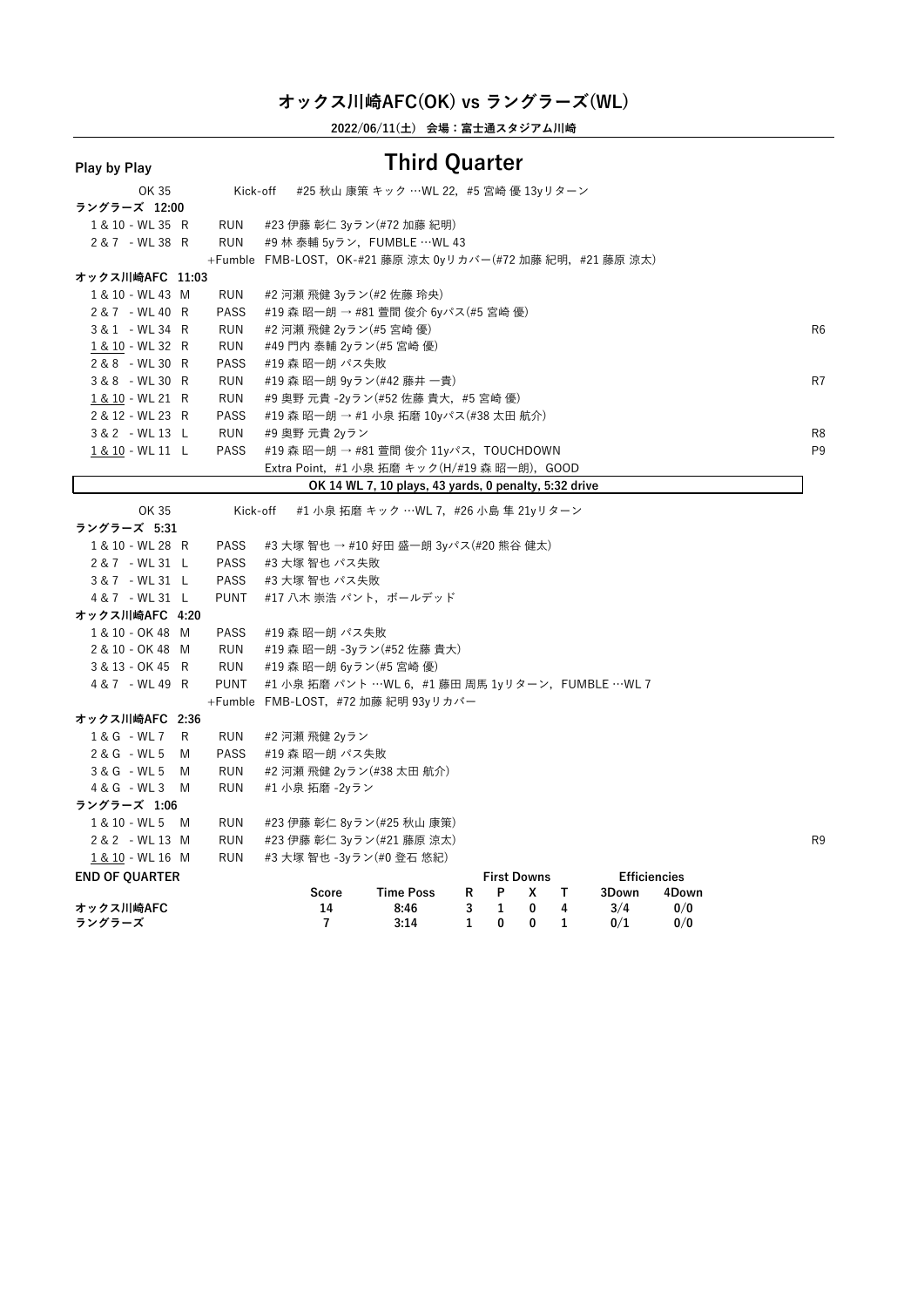**2022/06/11(土) 会場:富士通スタジアム川崎**

# **Play by Play Fourth Quarter**

| ラングラーズ 12:00                      |             |                                                                                                                |     |
|-----------------------------------|-------------|----------------------------------------------------------------------------------------------------------------|-----|
| 2 & 13 - WL 13 L                  | PASS        | #3 大塚 智也 パス失敗                                                                                                  |     |
| 3 & 13 - WL 13 L                  | <b>PASS</b> | #3 大塚 智也 パス失敗, INTERCEPT #10 柳田 正信 …WL 36, 10yリターン                                                             |     |
|                                   |             | +Penalty WL #3 パーソナルファウル 13y 罰退                                                                                |     |
| オックス川崎AFC 11:46                   |             |                                                                                                                |     |
| 1 & 10 - WL 13 R                  | RUN         | #2 河瀬 飛健 -1yラン, FUMBLE …WL 14                                                                                  |     |
|                                   |             | +Fumble FMB-OWN, #2 河瀬 飛健 86yリカバー                                                                              |     |
| 2 & 11 - WL 14 M                  | PASS        | - #19 森 昭一朗 → #81 萱間 俊介 6yパス(#39 坂本 和哉)                                                                        |     |
| 3&5 - WL8 L                       | RUN         | #3 高野 元 3yラン(#2 佐藤 玲央)                                                                                         |     |
| 4 & 2 - WL 5<br>L.                | FG          | #1 小泉 拓磨 22yトライ(H/#19 森 昭一朗), GOOD                                                                             |     |
|                                   |             | OK 17 WL 7, 3 plays, 8 yards, 0 penalty, 2:08 drive                                                            |     |
| OK 35                             | Kick-off    | #1 小泉 拓磨 キック …WL 49,OK-#21 藤原 涼太 0yリカバリー                                                                       |     |
| オックス川崎AFC 9:38                    |             |                                                                                                                |     |
| 1 & 10 - WL 49 R                  | RUN         | #2 河瀬 飛健 2yラン                                                                                                  |     |
| 2 & 8 - WL 47 R                   | RUN         | #19 森 昭一朗 1yラン(#2 佐藤 玲央,#52 佐藤 貴大)                                                                             |     |
| 3 & 7 - WL 46 M                   | <b>PASS</b> | #19 森 昭一朗 パス失敗- No Play                                                                                        |     |
|                                   |             | +Penalty WL #76 ラフィング・ザ・パサー 15y 罰退                                                                             | X10 |
| 1 & 10 - WL 31 M                  | RUN         | #49 門内 泰輔 2yラン(#21 海老沢 哲平,#39 坂本 和哉)                                                                           |     |
| 2 & 8 - WL 29 L                   | RUN         | #2 河瀬 飛健 0yラン(#76 岩本 宗也)                                                                                       |     |
| 3 & 8 - WL 29 L                   | <b>PASS</b> | #19 森 昭一朗 → #81 萱間 俊介 6yパス(#2 佐藤 玲央)                                                                           |     |
| 4 & 2 - WL 23 L                   | <b>RUN</b>  | #3 高野 元 3yラン                                                                                                   | R11 |
|                                   |             | TIMEOUT ラングラーズ1回目                                                                                              |     |
| 1 & 10 - WL 20 L                  | PASS        | #19 森 昭一朗 パス失敗                                                                                                 |     |
| 2 & 10 - WL 20 L                  | <b>PASS</b> | #19 森 昭一朗 パス失敗                                                                                                 |     |
| 3 & 10 - WL 20 L                  | RUN         | #2 河瀬 飛健 5yラン(#2 佐藤 玲央, #22 宮内 寿)                                                                              |     |
| 4 & 5 - WL 15 M                   | FG          | #1 小泉 拓磨 32yトライ(H/#19 森 昭一朗), No Good                                                                          |     |
| ラングラーズ 5:00                       |             |                                                                                                                |     |
| 1 & 10 - WL 20 M                  | PASS        | #17 八木 崇浩 パス失敗                                                                                                 |     |
| 2 & 10 - WL 20 M                  | RUN         | #17 八木 崇浩 4yラン                                                                                                 |     |
| 3 & 6 - WL 24 R                   | PASS        | #17 八木 崇浩 → #24 二上 達成 2yパス(#25 秋山 康策)                                                                          |     |
|                                   |             | TIMEOUT オックス川崎AFC1回目<br>#17 八木 崇浩 パス失敗,INTERCEPT #10 柳田 正信 …WL 40,10yリターン                                      |     |
| 4 & 4 - WL 26 R<br>オックス川崎AFC 3:33 | PASS        |                                                                                                                |     |
| 1 & 10 - WL 30 L                  | RUN         | #2 河瀬 飛健 3yラン(#73 堀 雄太)                                                                                        |     |
| 2 & 7 - WL 27 M                   | RUN         | #49 門内 泰輔 4yラン(#2 佐藤 玲央)                                                                                       |     |
| 3 & 3 - WL 23 R                   | RUN         | #19 森 昭一朗 0yラン(#2 佐藤 玲央)                                                                                       |     |
|                                   |             | TIMEOUT オックス川崎AFC2回目                                                                                           |     |
| 4 & 3 - WL 23 M                   | PASS        | — #1 小泉 拓磨 → #81 萱間 俊介 9yパス                                                                                    | P12 |
|                                   |             | TIMEOUT オックス川崎AFC3回目                                                                                           |     |
| 1 & 10 - WL 14 M                  |             | PASS #19 森 昭一朗 → #1 小泉 拓磨 14yパス,TOUCHDOWN                                                                      | P13 |
|                                   |             | Extra Point, #1 小泉 拓磨 キック(H/#19 森 昭一朗), GOOD                                                                   |     |
|                                   |             | OK 24 WL 7, 5 plays, 30 yards, 0 penalty, 2:56 drive                                                           |     |
|                                   |             |                                                                                                                |     |
| OK 35                             | Kick-off    | #1 小泉 拓磨 キック …WL 1,#26 小島 隼 15yリターン(#29 大山 昴平)                                                                 |     |
| ラングラーズ 0:37                       |             |                                                                                                                |     |
| 1 & 10 - WL 16 R                  | <b>RUN</b>  | #17 八木 崇浩 QBサック -7yロス(#91 北越)                                                                                  |     |
|                                   |             | TIMEOUT ラングラーズ2回目                                                                                              |     |
| 2 & 17 - WL 9<br>M                | <b>PASS</b> | #17 八木 崇浩 → #1 藤田 周馬 3yパス(#20 熊谷 健太, #51 鈴木 雄太郎)                                                               |     |
| <b>END OF QUARTER</b>             |             | <b>First Downs</b><br><b>Efficiencies</b><br><b>Time Poss</b><br><b>Score</b><br>P<br>x<br>т<br>3Down<br>4Down |     |
| オックス川崎AFC                         |             | R<br>0/4<br>2/2<br>24<br>9:42<br>1<br>2<br>1<br>4                                                              |     |
| ラングラーズ                            |             | 7<br>0<br>0<br>0/2<br>0/1<br>2:18<br>0<br>0                                                                    |     |
|                                   |             |                                                                                                                |     |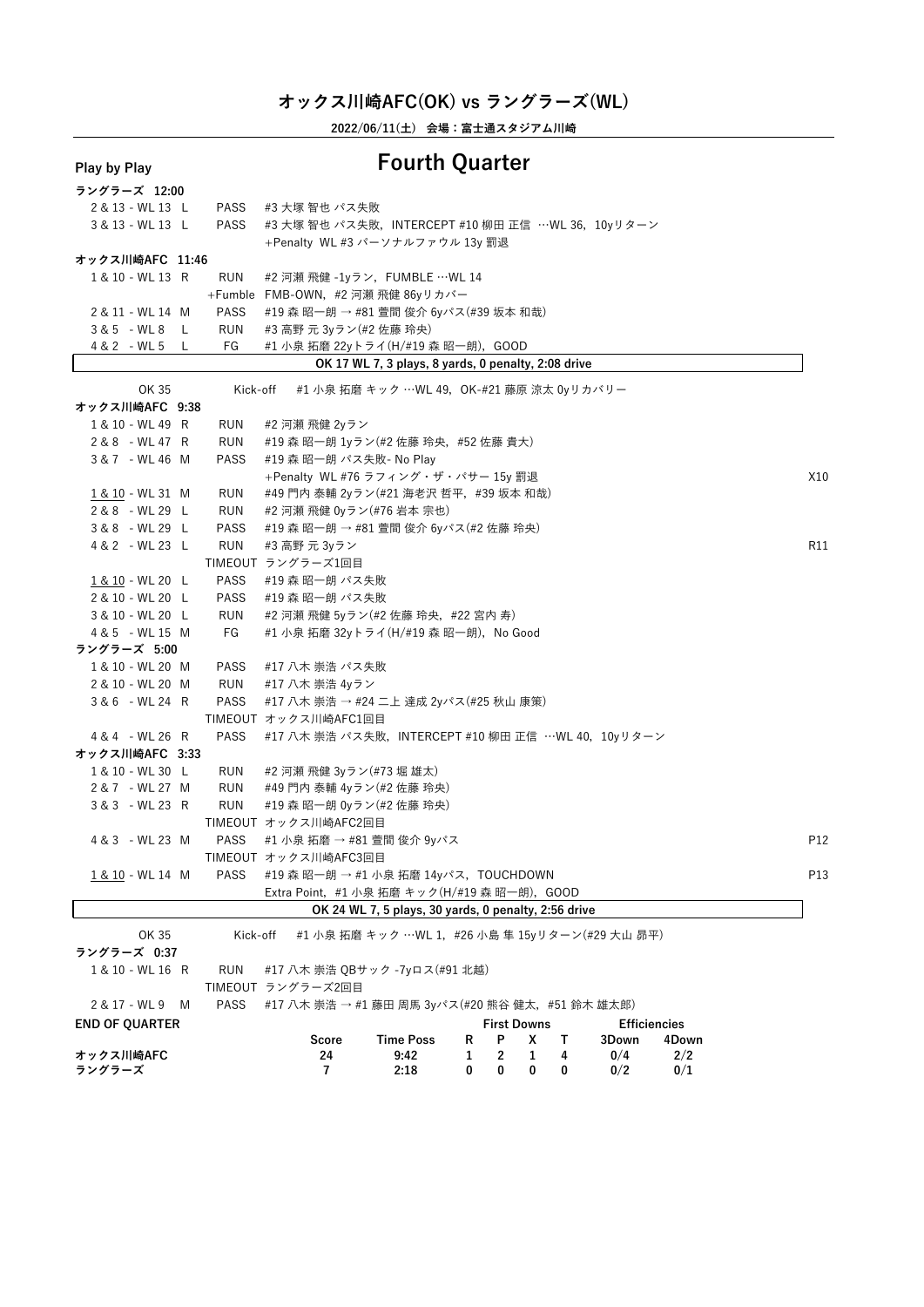**2022/06/11(土) 会場:富士通スタジアム川崎**

# **Lineups**

|               | オックス川崎AFC     |              | ラングラーズ        |
|---------------|---------------|--------------|---------------|
| Offense       | Defense       | Offense      | Defense       |
| #60 OL 小林 のぞみ | #52 DL 山本 崇   | #510L 東俊之    | #52 LB 佐藤 貴大  |
| #58 OL 丸山 浩輝  | #25 LB 秋山 康策  | #76DL 岩本 宗也  | #76 DL 岩本 宗也  |
| #53 OL 鹿島 拓朗  | #66 DL 番場 岳志  | #670L 浅賀健    | #73 OL 堀雄太    |
| #67 OL 夜久 嵩幸  | #51 LB 鈴木 雄太郎 | #570L 笠間 伊織  | #42 DL 藤井 一貴  |
| #77 OL 内田 大貴  | #64 LB 若松 海門  | #730L 堀雄太    | #24 RB 二上 達成  |
| #81 WR 萱間 俊介  | #72 LB 加藤 紀明  | #11 WR 今井 伸吾 | #21 LB 海老沢 哲平 |
| #83 WR 宮下 修平  | #21 LB 藤原 涼太  | #10WR 好田 盛一朗 | #5 LB 宮崎 優    |
| #4 RB 牛澤 巧平   | #10 DB 柳田 正信  | #1 WR 藤田 周馬  | #49 DB 熊林 優   |
| #1 WR 小泉 拓磨   | #0 DB 登石 悠紀   | #26 WR 小島 隼  | #22 DB 宮内 寿   |
| #2 RB 河瀬 飛健   | #20 DB 熊谷 健太  | #3 OB 大塚 智也  | #10 WR 好田 盛一朗 |
| #19 WR 森 昭一朗  | #29 DB 大山 昴平  | #23 RB 伊藤 彰仁 | #39 DB 坂本 和哉  |
| #25 LB 秋山 康策  | #1 WR 小泉 拓磨   | #22DB 宮内 寿   | #17 QB 八木 崇浩  |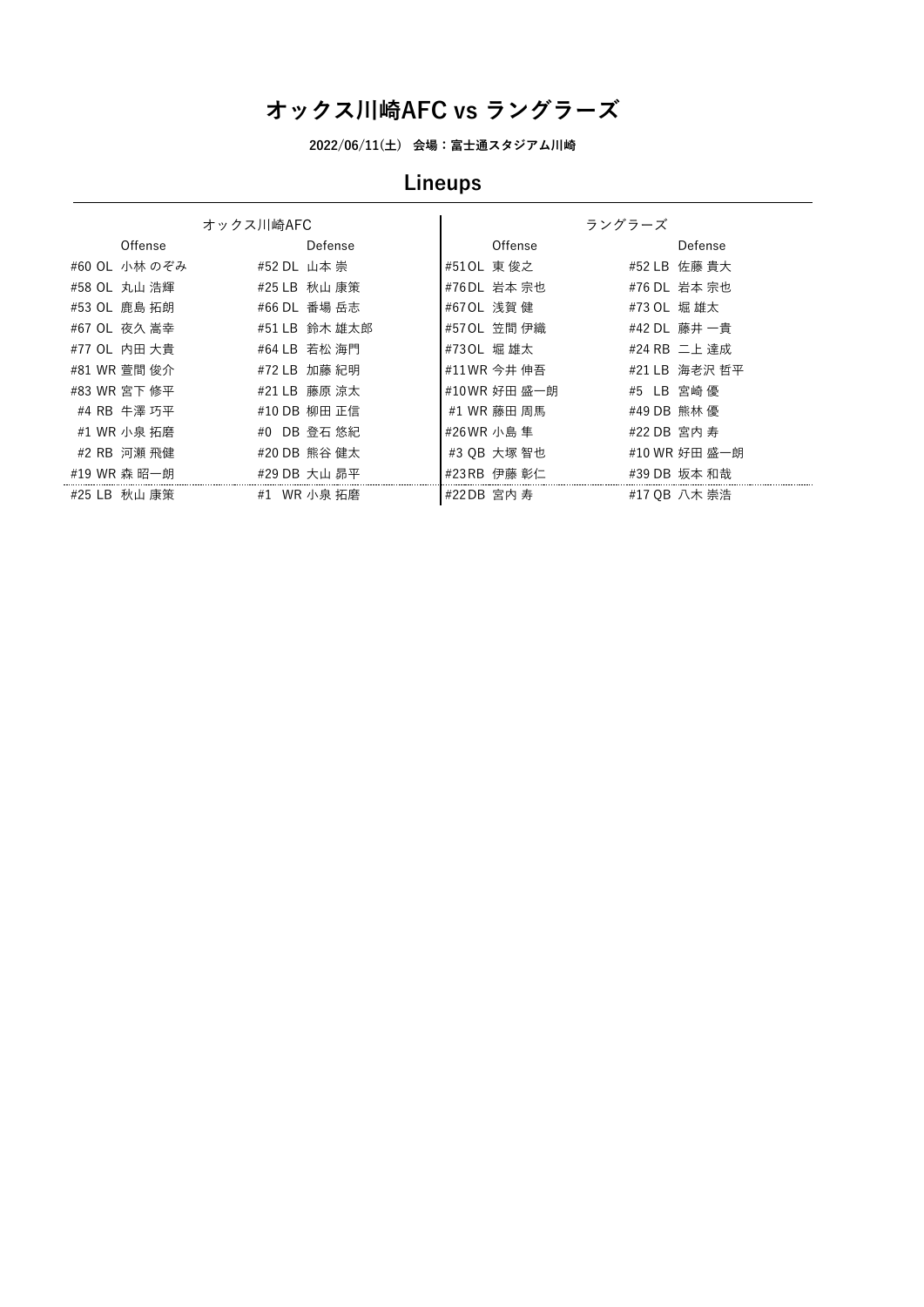|                |       |          |    |           | 出場選手確認書  |            |                      |           |        |        |           | 大会本部<br>確認者名 |                      |
|----------------|-------|----------|----|-----------|----------|------------|----------------------|-----------|--------|--------|-----------|--------------|----------------------|
|                |       |          |    |           |          | オックス川崎AFC  | <b>VS</b>            |           |        |        |           | ラングラーズ       |                      |
|                |       | 試合日(西暦): |    |           |          | 2022年6月11日 |                      |           | 試合会場:  |        |           |              | 富士通スタジアム川崎           |
| $NO.$ $(1)$    | No(2) | N/A      | 備考 | Pos.      | 氏名       | ふりがな       | $NO.$ <sub>(1)</sub> | No(2)     | N/A    | 備考     | Pos.      | 氏名           |                      |
| $\mathbf{0}$   |       |          |    | DB        | 登石 悠紀    | といし ゆうき    | 66                   |           |        |        | DL        | 番場 岳志        | ふりがな<br>ばんば たけし      |
| 1              |       |          |    | <b>WR</b> | 小泉 拓麿    | こいずみ たくま   | 67                   |           |        |        | OL        | 夜久 嵩幸        |                      |
| $\overline{2}$ |       |          | ☆  | <b>RB</b> | 河瀬 翔健    | かわせ しょうけん  | 69                   |           | ✓      | ☆      | OL        | 内原 公之        | やく たかゆき<br>うちはら きみゆき |
| 3              |       |          | ☆  | <b>RB</b> | 高野<br>元  | たかの はじめ    | 70                   |           |        | ☆      | DL        | 堀川 耀平        | ほりかわ ようへい            |
| 4              |       |          |    | <b>RB</b> | 牛澤 巧平    | うしざわ こうへい  | 72                   |           |        | V      | LB        | 加藤 紀明        | かとう のりあき             |
| $\overline{7}$ |       | ✓        |    | LВ        | 神原 仁人    | かんばら のりと   | 75                   |           |        | ☆      | OL        | 吉田 智哉        |                      |
| 8              |       | V        |    | QB        | 宮崎 祐輔    | みやざき ゆうすけ  | 76                   |           | ✓      |        | DL        | 三宅 諒也        | よしだ ともや              |
| 9              |       |          |    | WR        | 奥野<br>元貴 | おくの もとき    | 77                   |           |        | V      | OL        | 内田 大貴        | みやけ りょうや             |
| 10             |       |          |    | DB        | 柳田 正信    | やなぎだ まさのぶ  | 81                   |           |        |        | <b>WR</b> | 萱間 俊介        | うちだ ひろき              |
| 12             |       | ✓        |    | DB        | 鈴木 中庸    | すずき ちゅうよう  | 83                   |           |        | *      | WR        | 宮下 修平        | かやま しゅんすけ            |
| 13             |       | ✓        | ☆  | QB        | 河野 慎司    | こうの しんじ    | 85                   |           | $\vee$ | ☆      | WR        | 淵 友佑         | みやした しゅうへい           |
| 15             |       | ✓        |    | DB        | 樋口 陽大    | ひぐち たかひろ   | 91                   |           |        | ☆      | DL        | 北越 涼也        | ふち ゆうすけ              |
| 16             |       | V        |    | QB        | 山口 直人    | やまぐち なおと   |                      |           |        |        |           |              | きたこし りょうや            |
| 17             |       | ✓        | ☆  | <b>RB</b> | 吉澤 修馬    | よしざわ しゅうま  |                      |           |        |        |           |              |                      |
| 19             |       |          |    | QB        | 森 昭一朗    | もり しょういちろう |                      |           |        |        |           |              |                      |
| 20             |       |          |    | DB        | 熊谷 健太    | くまがい けんた   |                      |           |        |        |           |              |                      |
| 21             |       |          |    | LB        | 藤原 涼太    | ふじわら りょうた  |                      |           |        |        |           |              |                      |
| 22             |       | ✓        |    | <b>RB</b> | 大野 弘貴    | おおの ひろき    |                      |           |        |        |           |              |                      |
| 25             |       |          | С  | LB        | 秋山 康策    | あきやま こうさく  |                      |           |        |        |           |              |                      |
| 29             |       |          |    | DB        | 大山 昴平    | おおやま こうへい  |                      |           |        |        |           |              |                      |
| 35             |       |          | ☆  | WR        | 藤田 瑞希    | ふじた みずき    |                      |           |        |        |           |              |                      |
| 40.            |       | ✓        |    | LB        | 関野 純平    | せきの じゅんぺい  |                      |           |        |        |           |              |                      |
| 41             |       | ✓        |    | LB        | 赤田 駿     | あかだ しゅん    |                      |           |        |        |           |              |                      |
| 44             |       |          | ☆  | DB        | 千賀 雅大    | せんが まさひろ   |                      |           |        |        |           |              |                      |
| 49             |       |          | ☆  | <b>RB</b> | 門内 泰輔    | かどうち たいすけ  |                      |           |        |        |           |              |                      |
| 51             |       |          | ☆  | LВ        | 鈴木 雄太郎   | すずき ゆうたろう  |                      |           |        |        |           |              |                      |
| 52             |       |          |    | DL.       | 山本 崇     | やまもと たかし   |                      |           |        |        |           |              |                      |
| 53             |       |          | ☆  | OL        | 鹿島 拓朗    | かしま たくろう   |                      |           |        |        |           |              |                      |
| 54             |       | ✓        |    | OL        | 牛澤 拓人    | うしざわ たくと   |                      |           |        |        |           |              |                      |
| 55             |       | ¥        |    | DL        | 樋口 智則    | ひぐち とものり   |                      |           |        |        |           |              |                      |
| 6              |       | ✓        |    | OL        | 渡邉 峻     | わたなべ しゅん   |                      |           |        |        |           |              |                      |
| i7.            |       | ✓        | ☆  | LB.       | 桑原 淳司    | くわばら あつし   |                      | 本日の出場選手数: |        |        |           |              |                      |
| $\overline{8}$ |       |          |    | OL        | 丸山 浩輝    | まるやま ひろき   |                      |           |        |        |           | 304          |                      |
| 0              |       |          |    | OL        | 小林 望巳    | こばやし のぞみ   |                      |           |        | チーム代表者 |           |              | 大規 画一                |

※備考欄に〔C;キャプテン、V;バイスキャプテン、☆:新人·移籍〕

 $\frac{1}{24}$ 

コイントス参加者

64

最大 4名

番号 氏名  $25$ 秋山 康策

大槻 勇一

本日の医務担当者

| 永田 明弘 |
|-------|
| 石山 信男 |

無

AEDの 有無

★大会本部へ試合開始予定時間の90分前迄に、5部提出してください。<br>1. 選手登録の内容を正確に転記し、変更がある場合は朱書きにて明示すること。<br>2. 所属するディビジョンの運営基準に基づき、N/Aへ試合不参加選手を✔で記載すること。

LB 若松 海門 わかまつ かいと